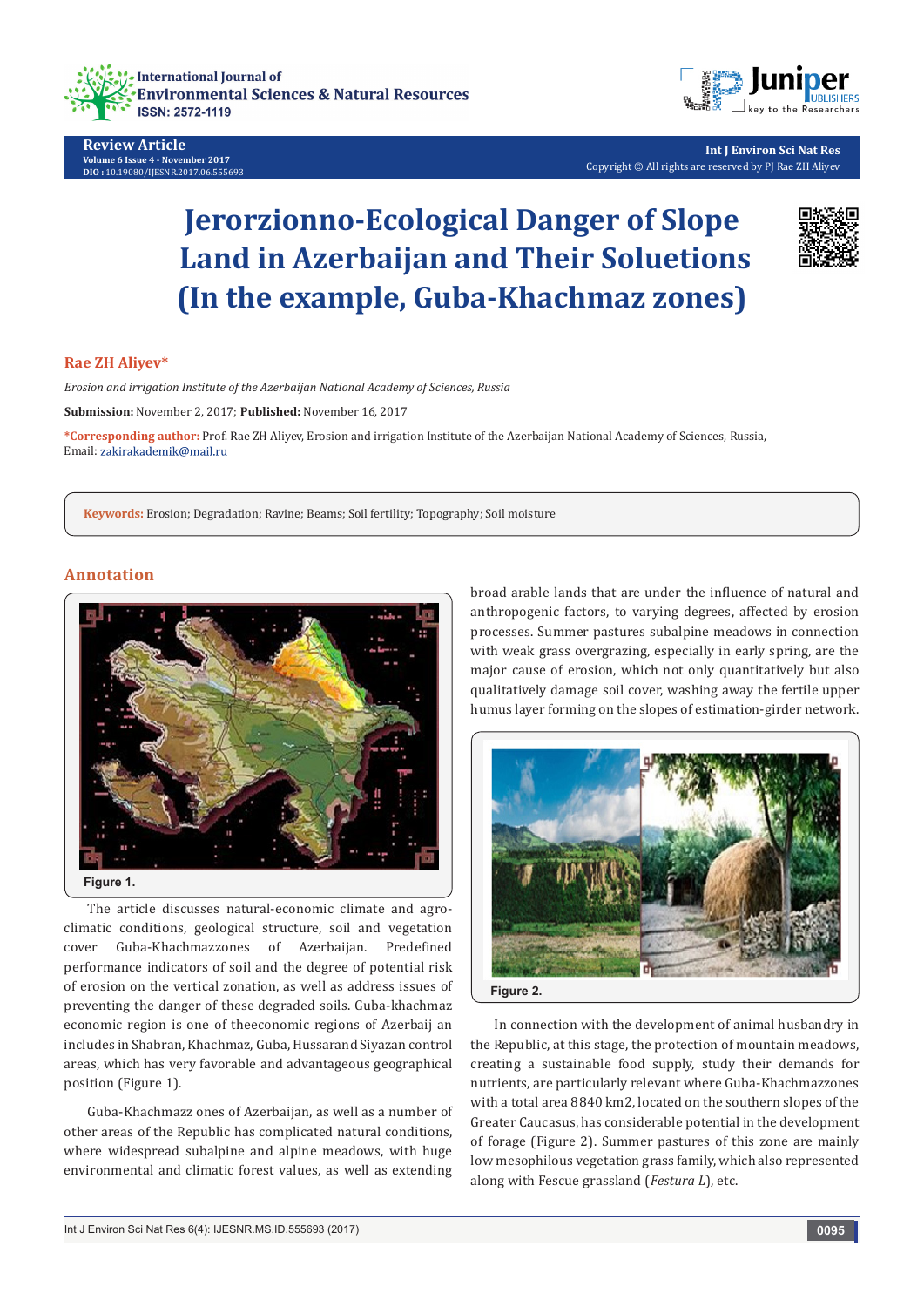Agriculture in these areas leading crop rising is gardening, wine growing, melon production, vegetable production. Cereals have sown mainly winter wheat bread, and industrial crops tobacco, sunflower. Another difference of the Guba-khachmaz region is the large number and variety of medicinal plants growing here. In mountain forests and meadows PA grow Valerian, ephedra, lazurnik, tamus, Hawthorn, Solomon's seal, Juniper, Balsam, nightshade, Epilobium, Geum, borodovnik, plantain, Altea, letter, Pimpinella, elder, dushevnik and many other chain plants. The aim of our research is to conduct a comprehensive analysis of a number of environmental factors that contribute to erosion, establish the extent of the damage, soil fertility and identifying the best ways to resolve, the protection and restoration of fertility [1-7].

In the geological and geomorphological region has a fairly complex structure, where the high mountains and steep slope alternate Foothill areas and Plains, which in turn contributes to the development of a fairly Motley then diversity climate vegetation cover [7]. The complexity of the geomorphological structure, the presence of steep slopes, as well as anthropogenic forcing has a significant value of intensity of runoff, which in turn reinforces the development of erosive processes, resulting in created wide ravines, which are presented in the final stage beams, changing the appearance of the geomorphological zones in General. Highlands is located at an altitude of 2000- 3466 m above sea level. Relief is represented strongly dissected erosion-denudacionnoj form. Soil formation rocks are primarily composed of clays, lime stones and Shale's. For this zone is characterized by intense mudslides, causing considerable environmental damage Wednesday, especially in the destruction of soil fertility.

Srednegornaja region is located at an altitude of 1000-2000 m above sea level and is characterized by the presence of the dome and the initiation of the watershed. The mountain slopes are heavily fragmented and dominated by erosion-denudacionnyj relief. Soil formation rocks are represented slates, limestones and sands are basalt, hydromica, andesites, etc. Lowlands is located between izogipsami 600-1000 m above sea level. The surface is represented by the narrow lap islets separated by wide valleys between them. The soils formed in deposits 3 (Paleogene, Neogene) and 4-tichnogo Cenozoic period.

The flat area is located at an altitude of 200-600 m above sea level, where mostly alluvial-proljuvialnye deposits, which developed fertile soil, intensively used in agriculture. In Guba-Khachmazzone Em Shikhlinski [7] distinguishes 3 types of climate:

a. Moderately warm, typical for lowland regions in area with relatively mild winters;

b. Moderately warm moist type with a uniform distribution of rainfall throughout the year, covers part of the foothill zone and

c. Cold climate with wet winters, characteristic of the foothills and mountain areas.

Minimum air temperature 0.50with falls in January, and the maximum in 23.60c in the month of July.

The average soil temperature ranges from 10p-30.70C. Minimum temperature of soil in -10with falls on January, maximum 30.00c (July) and August 30.70C months. The surface temperature of the soil determines the intensity of the biochemical processes taking place in the soil, and vnutripochvennaja, temperature has a significant impact on microbiological processes occurring in the soil profile. Annual rainfall varies from an increase in the level of gipsometricheskogo and meets not plain 939 mm and 1400 mm in the Highlands. The average relative air humidity is 71% hesitated on the time of year from 59 to 87%.In gidrogeograficheskom against rivers Guba-Khachmazzones are characterized by a mudslide. The source of the rivers of the region on the main Caucasian Ridge.

The hydrographic network of the zone is very developed, there are about 60-minute Mountain Rivers. The largest is the Samur, Gusarchay, Garachay, Gudialchay, Velvelichay, Devechichaj, Gilgilchay, are flowing In from the South-West to the North-East and flow into the Caspian Sea. These rivers with sleeves, especially on steep slopes erode soils under forest and meadow formations that particularly intense during long and intense rainfall [7]. Change of temperature and precipitation on vertical zonality, contributes to the natural change in species composition of the ground vegetation, which are divided into 3 zones:

- a) Alpine and subalpine grasslands;
- b) mountain-meadow;
- c) Plain.

The first Botanic research in Guba-khachmaz region N.i.kuznetsov was carried out later a. Aliyev SDR. Alpine meadows here are mainly members of the cereals and legumes (Adonis are found here *Coronaria L*), cow parsnip (Heracleum L), chebrets (Thymus L), zizifora (Ziziphora L) [2]. Subalpine meadows located at an altitude of 1800-2600 m presented multi-year mesophilous vegetation and are widely used as summer pastbishh.

In the forest zone meet oak (Quercus L.), hornbeam (Carpinus L.), wild chestnut (CastaneaMill) Walnut (Juglansregia), hazelnuts, Mespilus (Mespilus L), and on the plains of Elm (Ulmus L), poplar (Populus L), plantain (Plantago L), BlackBerry, mozhzhevilnik (Juniperus L), sedge (Carex L), derzhiderevo (Paliurusspinachristi) Wild pomegranate and shrubs. Research of several scientists soil cover, their genesis, the geographical distribution of the southern slopes of the Greater Caucasus were continued on the basis of large-scale maps 1:10000 and 1:50000, a map of the current status of the soils of the major Caucasus 1:100000 scale, held the State Cadastre and monograph of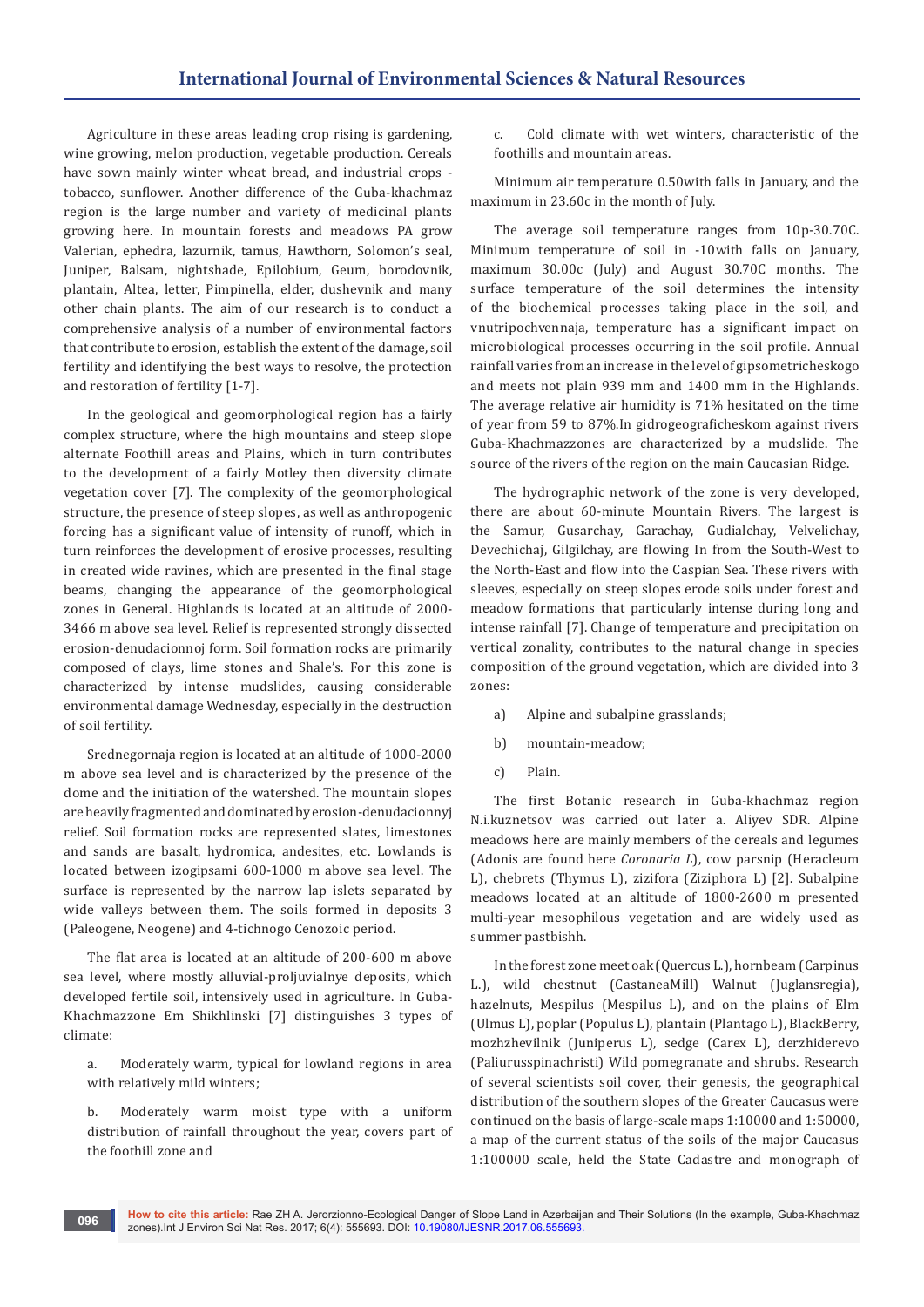modern soil condition of the big Caucasus [4 .5], where the main soil types and subtypes of the Guba-khachmaz region:

A. Nepolnorazvitye mountain-meadow (Dystric Regosols);

B. Tightly Greensward mountain meadow (Dystric Regosols);

- C. Loose sod mountain meadow (Dystric Regosols);
- D. Leached Brown mountain-forest (Eutric Combisols);
- E. Ostepnennye mountain Brown (Chromi c Combisols);
- F. Meadow-forest (Umbric Leptisols);
- G. Alluvial meadow (Eutric Fluvisols).

A Nepolnorazvitye mountain meadow soil is located on the territory of summer pastures and covers a large area. The relief of the territory consists of slopes with South-western slope. Places are found outcrops of rocks. The soil is mostly low-power with extremely rare vegetation.

Granulometric composition of the soil medium loamy with physical clay content (< 0.01 mm) 33.28% and silt (< 0.001 mm) 6.44%. In connection with the scarce and sparse vegetation, amount of humus is 2.14%, 0.13% of total nitrogen, total phosphorus 0.21%.

a) The amount of sequestered grounds is 30.10 mg/EQ. the 100 gr. soil.

b) In the complex grounds sequestered the main share of Sa, representing 25.7 mg/EQ, with m(g)is 7.2 mg/EQ, and hydrogen 6.6 mg/EQ at 100 g soil.

c) Tight turf mountain meadow soils located on different parts of the summer pastures.

d) Introducing the Meadow vegetation vegetation, established a dernennyj layer on the soil surface.

e) In most parts of the soil being shallow, where horizon and formed the maternal breed.

Granulometric composition of soil heavy loam, with physical clay (< 0.01 mm) 44.40%, and silt fractions (< 0.001 mm) 8.12%. Rich vegetation has contributed to a sharp increase in humus, which is indicated by the high value of humus, at 11.53-15.31%. Total nitrogen and phosphorus, respectively amounted to 0.58 and 0.38%. The amount of sequestered grounds is rather high, amounting to 29.00-36.00 mg/EQ on 100 g of soil.

The complex is dominated by the SA, accounting for 19.6-25.4 mg/EQ,Mg4.8-6.6 mg/EQ, and hydrogen 4.6-5.9 mg/EQ at 100 g soil. High hydrogen values associated with acidic Wednesday (pH = 5.2).Loose sod mountain meadow soils are formed on the summer pastures 8.28% of the total area. The terrain consists of slopes of different exposure and wide ravines, pastures and bushes. Morphological description profile, upper horizons having Brown coloring, svetleja to the lower horizons and having light brown and komkovatuju structure. In connection with the leaching of the soil does not boil.

Granulometric composition of the soil is heavy clay, with physical clay (< 0.01 mm) 42.06-32.36% and physical silt (< 0.001 mm) -13.96 3.00%.Hygroscopic moisture soft sod mountain-meadow soils ranges from-4.0 2.0%, the amount of humus varies widely from 17.80% up to 8.25 that characterizes these soils as vysokogumusirovannye. Values of total nitrogen and phosphorus in soil profile varies accordingly, -0.65 and 0.52 -0.29 0.21%. The amount of sequestered grounds is 23.24- 21.20 mg/EQ on 100 g of soil. Bioclimatic conditions promote not the full breakdown of organic substances, and therefore the accumulation of humus. Mountain meadow soils Greensward on granulometric composition clayey and loamy.

The content of physical clay in soil leached not 42.80- 62.20%, medium leached 32.60-60.00%. Soil data are structural. Bulk density on soil profile-1.10 0.96 g/cm<sup>3</sup> and minimum values gets on the derninnom layer. On not leached soil bulk density profile ranges from 2.18-2.72 g/cm<sup>3</sup> , medium leached 2.91- 3.12 g/cm<sup>3</sup> .The total fenestrations on the upper horizons are not leached soils 69-71% and evaluated as rocks. According to Mamedova G.Sh [5] on the basis of bonitirovochnyh calculations, highest score 90 falls on the mountain-forest Brown cultivated soils, occupying more 0.70% for the country as a whole. Also a high scores table got mountain meadow turf soils-89 forest and meadow soils-86.

Lowest in 20 points received mountain-meadow primitive and median values in 63 points long meadow (alluvial Meadow) [3]. Erosive processes as one of the factors exogenous forces, plays a significant role in shaping the landscape as a whole. Regardless of terrain changes, forest areas and territories covered with grassy vegetation and erosive processes manifest themselves very poorly, as the decisive factor in preventing erosion processes is the vegetation. Erosive processes are particularly apparent in the territories with low vegetation [6]. Human impact on the environment Wednesday, cultivating crops on slopes, ploughing along the slopes, intensive development of pastures, deforestation, etc. are the main factors which have increased erosion and soil degradation, respectively. Resulting in a takeaway of the upper gumusirovannogo the horizon. Deterioration of the physical properties of soils, especially the water permeability of the soil, which contributes to runoff, as well as stems the enriched super-heated particles [6].

Overgrazing on summer pastures and pastures, especially in early spring, promotes the destruction of dernavoi soil, thereby creating a furrow, which in turn increases erosion of meadows. On steep slopes the soil being low, easily is exposed to erosion, resulting in a maternal breed comes to the surface, which accelerated degradation. On the plowed furrows in the accumulated water slopes sharply worsen physical properties of soils and contribute to the development of beam erosion.